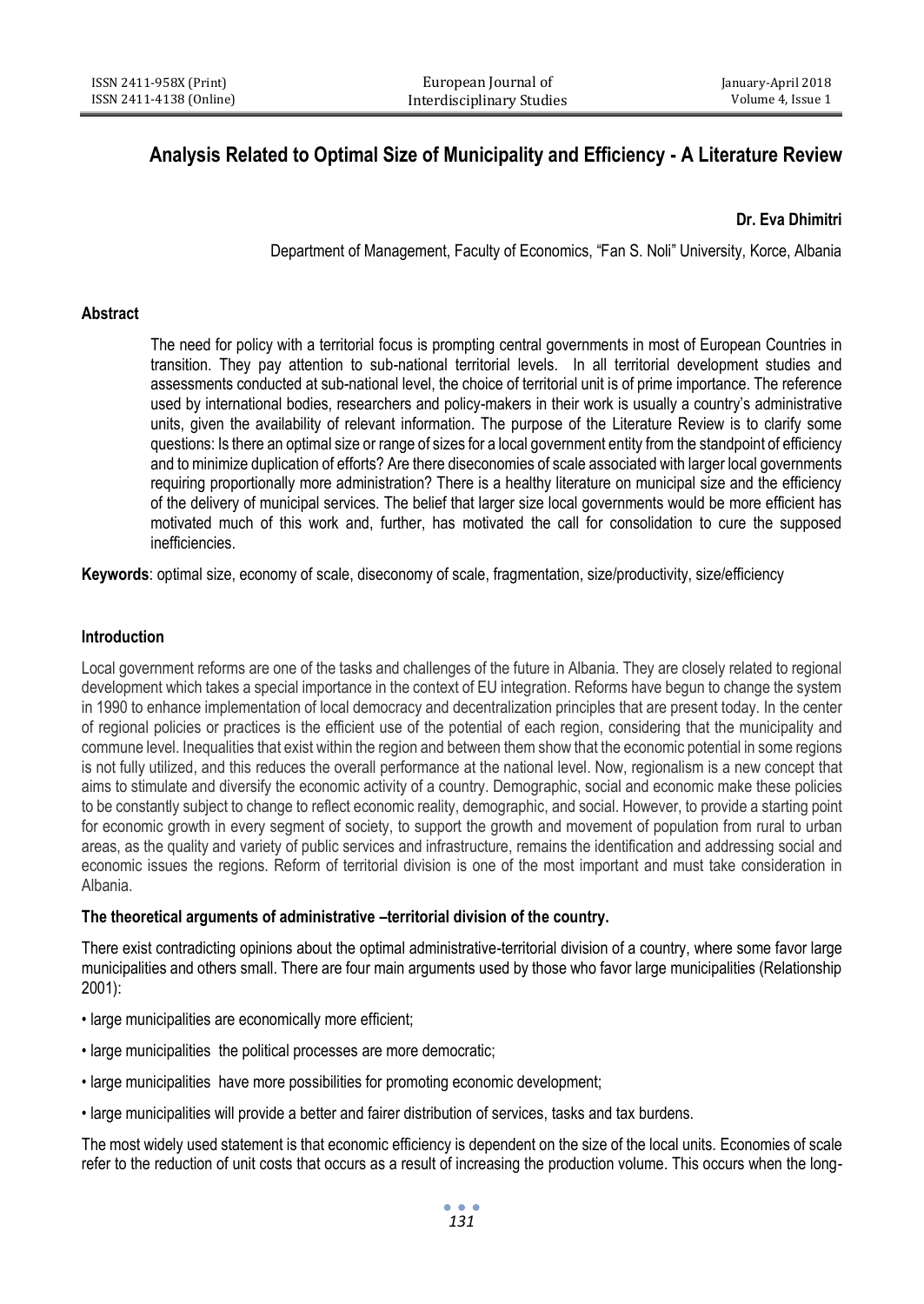| ISSN 2411-958X (Print)  | European Journal of       | January-April 2018 |
|-------------------------|---------------------------|--------------------|
| ISSN 2411-4138 (Online) | Interdisciplinary Studies | Volume 4. Issue 1  |

term marginal costs of production are smaller than the long-term average cost (Bailey 1999). If economies of scale occur, larger municipalities are able to provide more public services at the same level of expenditures or reduce the level of expenditures while retaining the volume and quality of public services. Economies of scale occur when there are fixed costs (associated with providing a service), when an increase in supply will promote workforce specialization and better division of labor or when discounts or other reductions of costs can be achieved through buying in large quantities. The merging of municipalities and the possible spatial centralization resulting from this also has a negative side, in particular the reversion of rural areas.

Moreover, it is more than doubtful whether the theoretical positions of economies of scale can be used to predict the efficiency of public service provision in municipalities, because according to Bailey (1999), public services are not very standardized, the outputs are not clearly identifiable and quantifiable and unit costs are not measurable with sufficient accuracy due to the high proportion of fixed costs. Consequently, economies of scale can occur only in a few public services. For some public services a larger municipality may instead lead to unit cost growth or in other words diseconomies of scale (Dollery, Crase 2004).

Byrnes and Dollery (2002) conducted a meta-analysis of various studies carried out in the United States and United Kingdom from 1951 to 2001 and found that 39 percent of the research papers showed no statistically reliable relationship between per capita expenditure and municipality size, and that diseconomies of scale characterized larger municipalities in 24 percent of the research papers. Due to the diversity of public services, the economies of scale argument are not adequate to justify the merging of municipalities. To achieve economies of scale when providing a diversity of public services it is much more reasonable for municipalities to cooperate with each other in this field instead of merging (Friedrich, Reiljan 2010). In addition, services (or products) with the potential for economies of scale could be bought in from private companies or the rights to provide those services could be privatized. Alternative options (cooperation, buying in services and products and privatization) make economic efficiency as a justification for large municipalities even more dubious. The possible presence of economies of scope is a second major argument in favor of the alleged economic efficiency of large municipalities.

As Dollery and Crase (2004) write: "Economies of scope, refer to the economic advantages that occur by providing a broad range of goods and services in a single organization, like a municipality. In particular, economies of scope arise when the cost of producing a given set of services in a single organization is lower than the cost of those services being produced by a number of specialized organizations". Dollery and Fleming (2006) conclude that there are three main sources of scope economies: jointers in inputs – one input can be used in the production of more than one output and thus inputs could be fully exploited; jointers in outputs – more than one output is produced from the same set of inputs (typically a main product and one or more by-products); and interactions between service provision and goods production processes – outputs from one process are inputs into the second process.

The economies of scope argument for justifying the need for large municipalities are also one-sided. For example, the diversity of services might lead to their management becoming overly complicated resulting in a deterioration of management quality. The centralization of service delivery can also increase the cost of receiving the services (e.g. higher transport costs for residents); therefore, the costs to society as a whole could increase in large municipalities rather than decline. The economic efficiency of municipalities is not the most important aspect in a country's administrative-territorial division, and therefore, economies of scale and scope should not be overstated. It should be remembered that a municipality is not a business focused on economic efficiency, but a government agency that has to ensure public administration and the development of a democratic society.

Total costs and cost-effectiveness can only be a topic for discussion when the presence of public administration and democratic development are guaranteed (Reiljan, Timpann 2001). Another argument in favor of large municipalities is that political processes are more democratic. Linking the development of democracy to larger municipalities might seem like a contradiction because usually small municipalities are thought to be more democratic than large (Aalbu 2008). Reiljan and Timpann (2001) emphasize that to develop democracy, it is important that the lowest level of public administration is situated closest to the citizen.

The optimal distance between the people and the lowest level of public power depends on the level of democratic thinking among citizens and on the length of their democratic experience. The less people have an awareness and experience of democracy, the closer to the lowest level of public power they should be and the smaller the optimal size of a municipality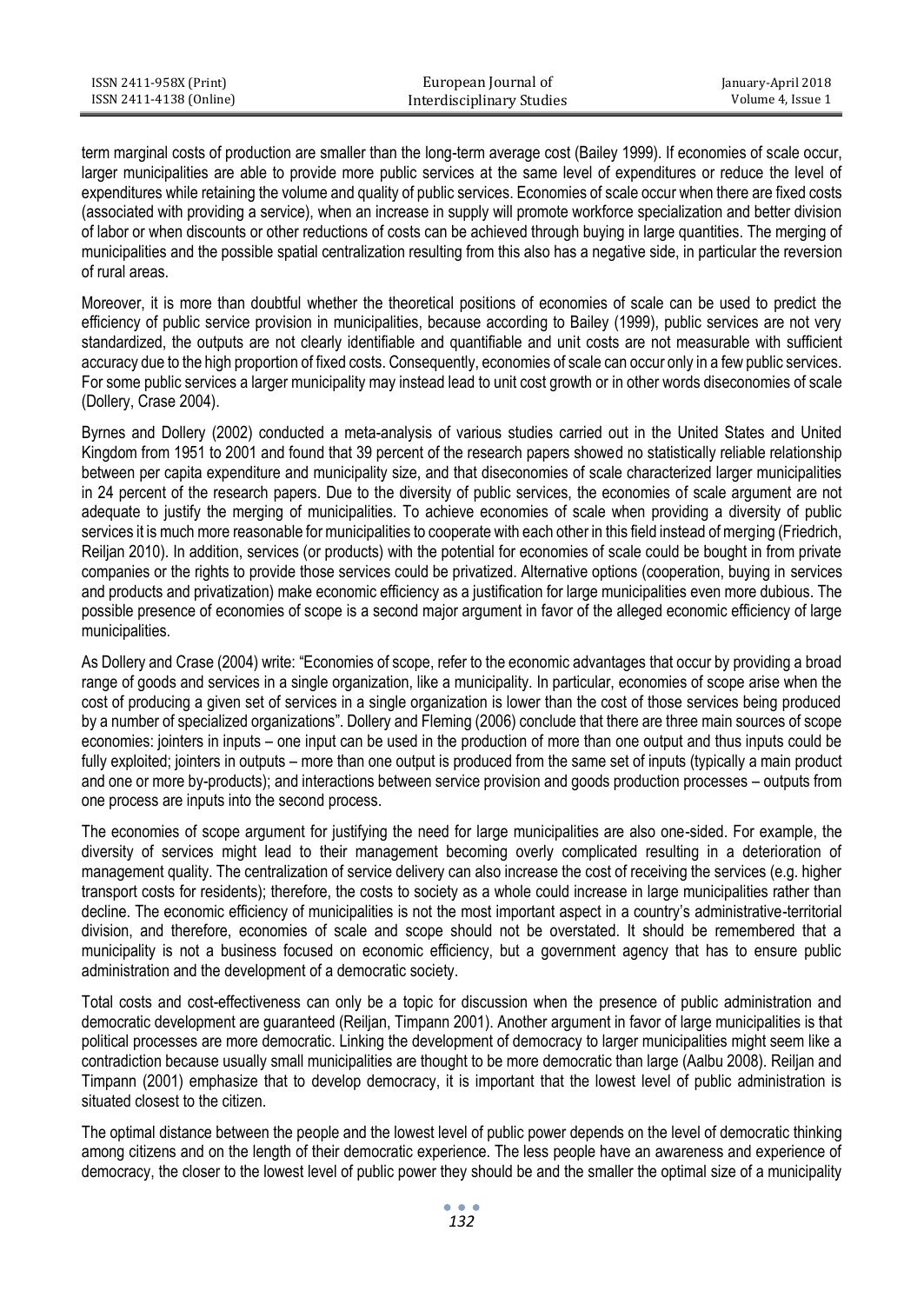| ISSN 2411-958X (Print)  | European Journal of       | January-April 2018 |
|-------------------------|---------------------------|--------------------|
| ISSN 2411-4138 (Online) | Interdisciplinary Studies | Volume 4. Issue 1  |

should be. In transition countries, where the direct experience of participation in democratic processes is only twenty years old, municipalities should not be large, because the institutions of large municipalities are further from the people. According to Sootla (2008), one vote from a citizen living in a large municipality counts relatively less in political decision processes than one vote from a citizen living in a small municipality.

Therefore, increasing the size of municipalities decreases the influence of each vote and reduces each citizen's potential for influencing municipal decisions and their interest in participating in political processes. People living together in a certain area also tend to have common interests and a strong territorial identity, which is why they jointly select the representatives of the municipality (Aalbu 2008). It is feared that increasing the size of the municipality will result in people losing their territorial identity and their feeling of being involved in the decision-making, and therefore their interest in the activities of their municipality. However, pairing greater awareness of democracy with small municipalities also has its problems. First of all, the suppression of political debate and dissidents is more effective in smaller municipalities, because it can be justified in terms of social and community-based unity (Newton 1982, Sootla 2008: Relationship 2001) .

The suppression of dissent and the resulting stifling of one's opinions may occur especially in municipalities where political leaders are also economic leaders. In this situation a political difference of opinion may lead to a direct economic threat (e.g. job loss). In larger municipalities political and social structures are generally more diverse, and thus, the opposition has a greater chance to express their ideas more freely and safely. Larger municipalities may also have more citizens associations and community groups (Newton 1982), which are often an indirect means of expressing personal opinions and getting involved in the community. Another reason why smaller municipalities could have lower citizen participation is the limited scope of activities they are able to pursue. According to Netwon (1982), the less a municipality is able to do, the less its citizens will bother themselves about its affairs.

The third major justification for large municipalities emphasizes that larger municipalities have more opportunities to support economic development on their territories through larger investments and other policy measures (Aalbu 2008). For example, a bigger budget will ensure lower interest rates, so more and cheaper money can be invested in improving the standard of living for local citizens. A larger municipality could also deepen the specialization of its officials, which would lead to more professional management of government functions (Aalbu 2008). Of course, the implementation of highly skilled professionals depends on their existence in the labor market and on the competitiveness of the working conditions offered by the municipality.

The fourth and last major justification for large municipalities says that larger municipalities are better able to ensure a fair and efficient allocation of public services and taxes. However, it does not actually matter how big the municipality is, but how the production of public services is divided between the central government and municipalities, and how effectively the intergovernmental financial transfer system functions. In contrast to the one-sided and controversial justifications for larger municipalities there are approaches that emphasize the benefits of small municipalities.

• Consumer-voters are fully mobile and will move to the municipality where their preference patterns are best satisfied;

• Consumer-voters are assumed to have full knowledge of the differences between revenue and expenditure patterns and to react to these differences;

- There are a large number of municipalities in which the consumer-voters may choose to live;
- Restrictions due to employment opportunities are not considered;
- The public services supplied exhibit no external economies or diseconomies between municipalities;
- For every pattern of municipal services there is an optimal municipal size;

• Municipalities below the optimal size seek to attract new residents to lower average costs. Those above optimum size try to get rid of some residents. Those at the optimum try to keep their population constant. If these assumptions were valid, municipalities would be like companies that compete with each other – the country would be the market, the revenue and cost structure of municipalities (taxes and public services offered) would be the product and the residents would be the consumers. As in a normal market, the supply of and demand for public services would determine the basis of the prices and volumes, which ultimately would determine the number of municipal residents.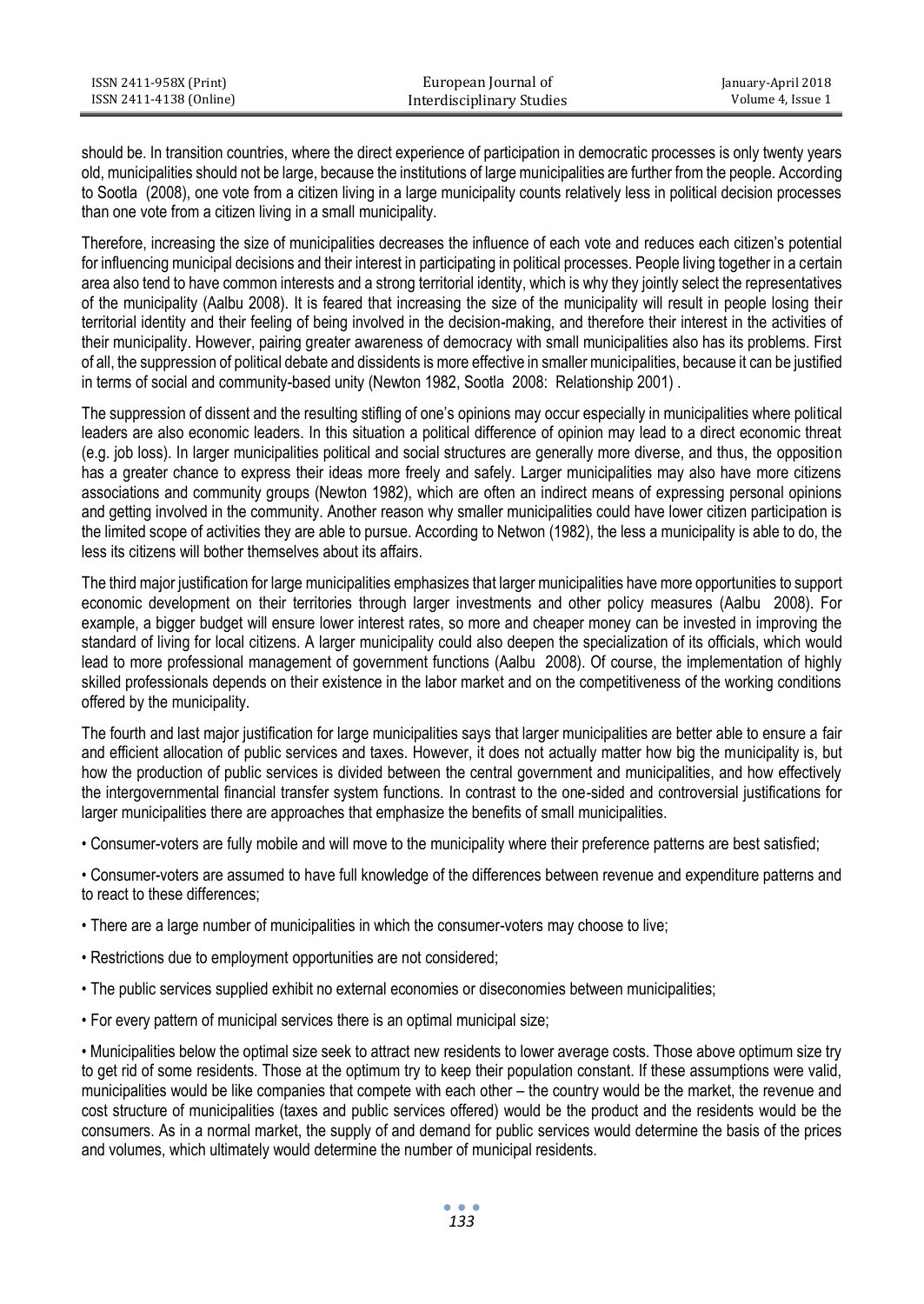| ISSN 2411-958X (Print)  | European Journal of       | January-April 2018 |
|-------------------------|---------------------------|--------------------|
| ISSN 2411-4138 (Online) | Interdisciplinary Studies | Volume 4. Issue 1  |

Unfortunately, full mobility of people does not exist in reality, people do not have full knowledge of the differences between revenue and expenditure patterns and there is not enough diversity among municipalities to fully satisfy the people's preferences. Administrative decentralization and competition between municipalities, however, may lead to negative cophenomena. Too much autonomy in municipalities and the lack of adequate coordination between the central and local governments allows municipalities to be inefficient in their spending and live beyond their revenues, leading to budget deficits and the appreciation of municipal borrowing because of the risk premium (de Mello 2000). These financial imbalances could jeopardize macroeconomic stability throughout the country.

The problems in proving the rationality of small municipalities are similar to the problems proving the expediency of large municipalities. Because they are conflicting concepts, it is often possible to criticize the weaknesses of one concept with the strengths of the other and vice versa. The situation cannot be resolved with empirical studies either, because the theories are based on formal, unrealistic assumptions. One way to overcome this situation is to recognize that according to geographical, historical, demographic, cultural, social, legal and economic circumstances, a certain optimal size of municipality can be found. It is sometimes believed that Club Theory can be used to find the optimal size of a municipality, because of the similarities clubs and municipalities have.

According to Sandler and Tschirhart (1997), a club is a voluntary group deriving mutual benefits from sharing one or more of the following: production costs, member characteristics, or a good characterized by excludable benefits. The club offers services that are financed through taxes that are paid by its members. It is relatively easy to see the similarities between clubs and municipalities in light of such explanations. Club theory must answer two questions: how much of the desired benefits should be produced and how many members should there be in the club (Rosen 1995). The optimal size of the club is found when the marginal benefits that a member secures from having an additional member are just equal to the marginal costs that the member incurs from adding a member (Buchanan 1965).

Unfortunately, Club Theory cannot be used to find the best administrative-territorial division either, because there is no straightforward relationship between the public services offered by the municipality and the tax burden that the residents could adjust according to their preferences. The analysis of different theoretical approaches shows that both large and small municipalities have their own advantages and disadvantages.

A meta-theory that would synthesize these contradicting approaches and help to determine the best size of a municipality has not been developed yet. What is clear, however, is that an optimal size of municipality can exist only if municipalities provide public services with similar cost curves. In reality, the cost curves of public services are different, and therefore, the optimal production of various public services needs different sizes of municipalities. This means that a municipality of a certain size can be too small from the perspective of one public service and too big from the perspective of another public service.

Thus, theoretically, there is no optimal size of municipality and, consequently, the search for an optimal administrativeterritorial division of a country is an unsolvable pseudo-task. Changing the territorial division can improve the supply of some public service but will inevitably worsen the supply of other services.

Overall, the literature addressed the relationship between size and efficiency that was the basic question of the scope of work. Although the findings are somewhat inconsistent, two main substantive conclusions and one technical point stand out:

• There is an inverted U-shaped relationship between size and efficiency on a general level. In essence, the curve states that the smallest and largest municipalities are least efficient.

• The (inverted) U-shaped relationship is not consistent when evaluating specific service types.

• There are many distorting influences on cost per capita as a measure of efficiency, leading to a serious lack of comparability between jurisdictions.

• There is little overall correlation between size and efficiency for municipalities with populations between25,000 till 250.000 inhabitants.

• The literature does suggest that smaller municipalities (population under 25,000) are less efficient, but details are important.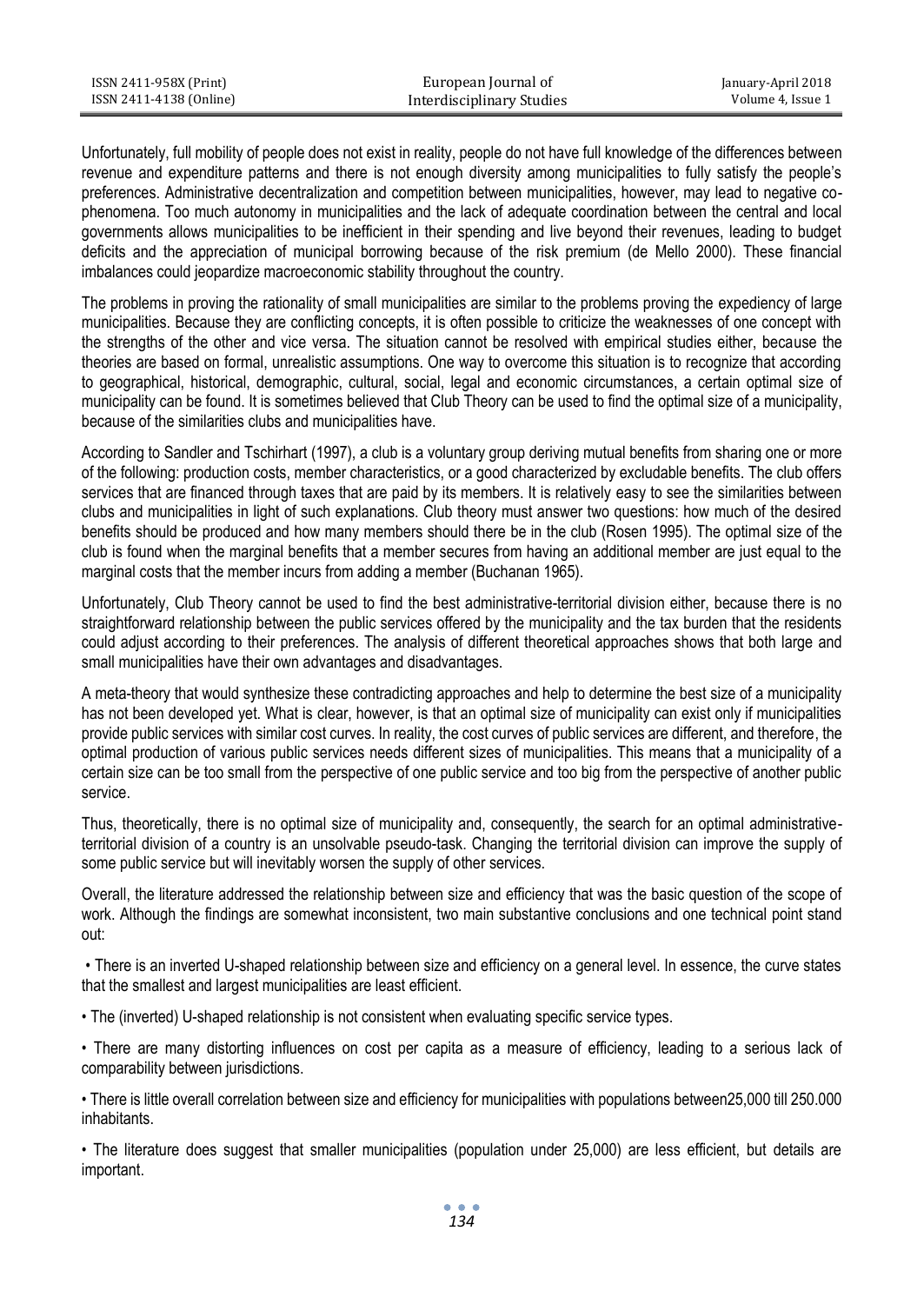| ISSN 2411-958X (Print)  | European Journal of       | January-April 2018 |
|-------------------------|---------------------------|--------------------|
| ISSN 2411-4138 (Online) | Interdisciplinary Studies | Volume 4. Issue 1  |

• Much of the literature argues that small municipalities are not less efficient, except in specialized services.

• Increasing size is related to increased efficiency in capital-intensive services such as utility systems or public works.

• The literature suggests that cost per capita may not be a good measure of efficiency or performance because of the distorting effect of other factors.

Yet, studies use this measure commonly.

The literature does not address most of the municipal characteristics enumerated in the scope of work. The literature identifies a broad range of population between 25.000 and 250.000 as the most efficient. There are diseconomies of scale beyond 250.000 people. Small municipalities**,** those under 25000, are less efficient only when services are specialized or capital intensive.

Evaluate and rank the effect of population density (a pattern of sprawl versus compactness)

The findings in the literature are neither consistent nor strong about the relationship between population density and efficiency.

Evaluate and rank the effect of demographic characteristics of the population (wealth, poverty, age characteristics, education level, and demand for services)

The literature does not generally study population characteristics as determinants of municipal efficiency, but in explaining the weak effects of size on efficiency there was some evidence that wealth is a factor because of increased demands for quality of service. Isolated findings that very old and very young populations show lesser costs per capita and that economically deprived populations show higher costs are too infrequent in the literature to be considered significant.

Evaluate and rank the effect of the extent to which important services are regionalized (for example, schools, the existence of regional utilities and emergency service compacts which limit municipal service responsibilities)

The literature on size did not speak broadly to the frequency of regionalization of services, but it did state that capitalintensive services like water provision and rural road maintenance are sometimes regionalized to achieve economies of scale.

The optimal size of municipal governmental jurisdiction that maximizes cost efficiency in municipal service provision

The overall result -- that municipalities between 25,000 and 250,000 in population are the most efficient -- breaks down when specific services are considered. The literature makes statements about smaller and larger, but is not consistent and specific about the ranges of population for specific tasks or services.

Whether optimal size varies based on what services are provided at the municipal level/the intergovernmental context.

The literature finds that the specifics of the service are very important in the relationship between size and efficiency. Larger (up to a point, which is not specified in the literature) municipalities will deliver specialized and capital intensive services more efficiently. Smaller municipalities (as low as 25,000 population is mentioned) deliver labor-intensive services more efficiently.

The most important point is the differentiation by the type of service. The literature even suggests that the details of tasks within a service type are critical. For example, small communities deliver police services more efficiently for routine patrol tasks, but large municipalities perform better in traffic light maintenance and special investigations. Over 80 percent of municipal services are of a routine and labor-intensive nature. Allocate efficiencies (management of resources) are more important than scale efficiencies in these routine service situations.

Consolidating local units, structurally and administratively streamlining county and municipal government, and transferring services to the most appropriate level of government for delivery would help to alleviate the property tax crisis by reducing the administrative costs of local government and making the delivery of local services more efficient due to economies of scale.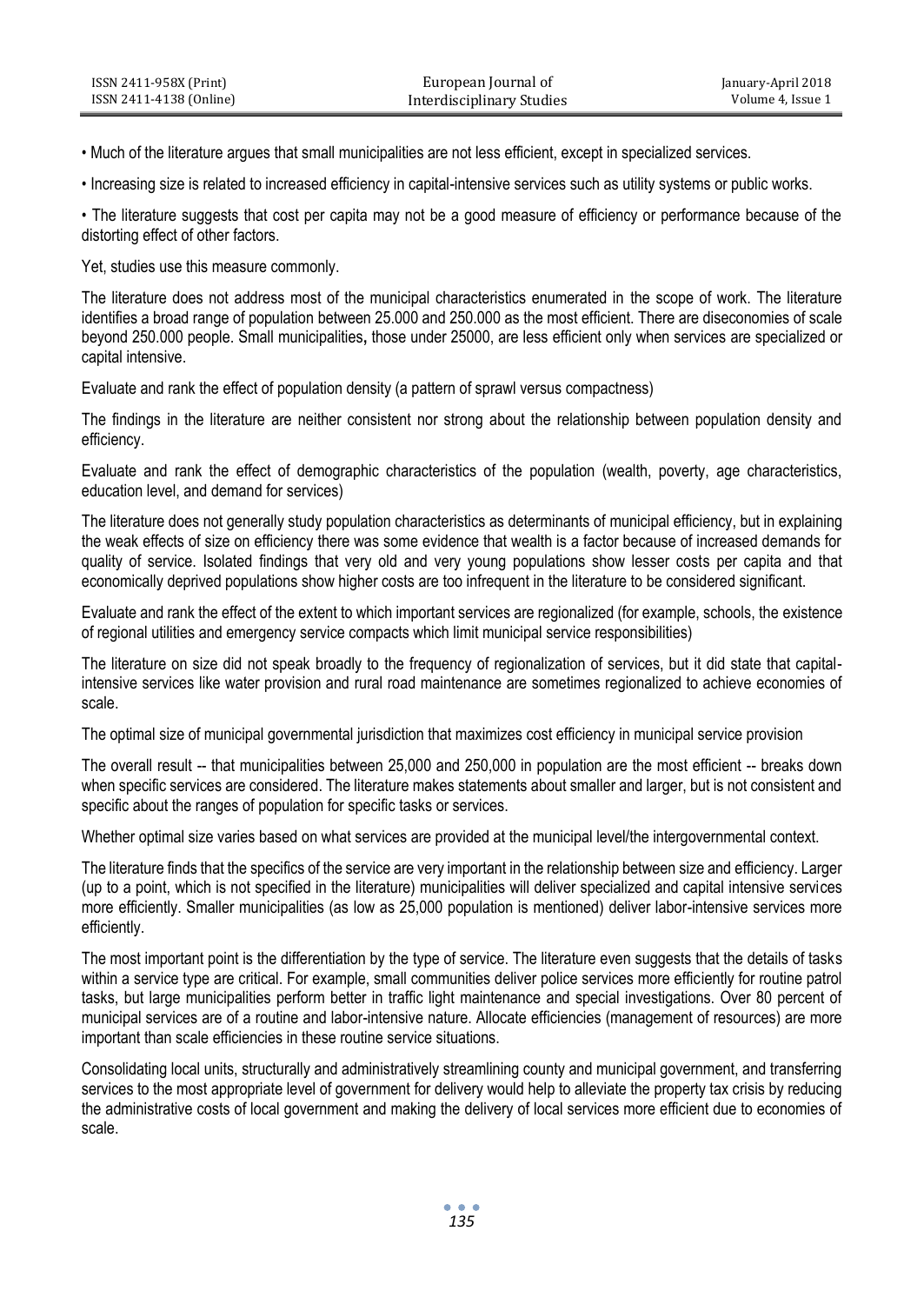| ISSN 2411-958X (Print)  | European Journal of       | January-April 2018 |
|-------------------------|---------------------------|--------------------|
| ISSN 2411-4138 (Online) | Interdisciplinary Studies | Volume 4, Issue 1  |

#### **2.1 Indicators that influencing on efficiency.**

Indicator systems are designed to measure and monitor sub-central spending and service provision. However, because accountability and control underpin the use of indicator systems, governments may go beyond measurement and often aim to influence the efficiency and effectiveness of spending. In this regard, indicator systems are one among other tools available to central governments, such as introduction of market mechanisms or altering the scale of service provision. It is difficult to evaluate the impact of indicator systems on changes to efficiency and effectiveness, although there is research to suggest that they do have a positive influence. (Goddard and Mannion, 2004) Specific choices can be made to increase their effectiveness.

| Category         | <b>Examples</b>                                                                                                                                                                                                                                                                     | Regional/system                                                                          |
|------------------|-------------------------------------------------------------------------------------------------------------------------------------------------------------------------------------------------------------------------------------------------------------------------------------|------------------------------------------------------------------------------------------|
| Demographics     | Population, gender, age, marital status, births, deaths                                                                                                                                                                                                                             |                                                                                          |
| Service context  | Irregularities in water distribution<br>Per capita average expenses for theatre and concerts<br>Air pollution due to transportation                                                                                                                                                 | Italy (regional policy)                                                                  |
| <b>Materials</b> | Municipal nursing home beds                                                                                                                                                                                                                                                         | Finland (health)                                                                         |
| Staff            | Number of required staff for the service<br>Numbers and qualifications of teachers                                                                                                                                                                                                  | Turkey<br>Finland                                                                        |
| Finances         | Net operating expenditures<br>Education expenditures<br>Deflated expenditures and revenues                                                                                                                                                                                          | Norway<br>Finland<br>Netherlands                                                         |
| Policy effort    | -Capital expenditure by level of government and sector<br>-Preparation and approval of territorial and landscape<br>programming documents                                                                                                                                           | Italy (regional policy                                                                   |
| Policy outputs   | Number of inhabitants served<br>Amount of solid waste collected<br>Visits to physician, dental care visits<br>Building permits issued<br>Number of passports, drivers licenses issued                                                                                               | Turkey<br>Finland<br>Australia<br>Netherlands                                            |
| Service coverage | Percent of aged inhabitants receiving home services<br>Percent of children enrolled in kindergarten<br>Recipients of social services as percent of the population                                                                                                                   | Norway                                                                                   |
| Efficiency       | Government funding per unit of output delivered<br>Spending efficiency: Achievement of payment level equal<br>to 100% of previous year's financial appropriation<br>Children 1-5 years in kindergartens per full time equivalent<br>Number of children per teacher<br>Cost per user | Australia<br>Italy (regional policy) Norway<br>Sweden (education)<br>Sweden (elder care) |
| Policy outcomes  | Education transition rates<br>Response times to structure fires<br>Improved language skills of immigrants                                                                                                                                                                           | Norway<br>Australia<br>Netherlands                                                       |
| Effectiveness    | Effectiveness of outputs according to characteristics<br>important for the service (e.g. timeliness, affordability)<br>Disease-specific cost-effectiveness measures<br>Passengers<br>Share of completion of students in secondary schools                                           | Australia<br>Finland (hospitals) Netherlands<br>(transport) Sweden (education            |
| Equity           | Geographic variation in the use of services<br>Units per 1,000 members of target group                                                                                                                                                                                              | Finland (hospitals)<br>Germany (Berlin)                                                  |

## **Examples of indicators used by different countries**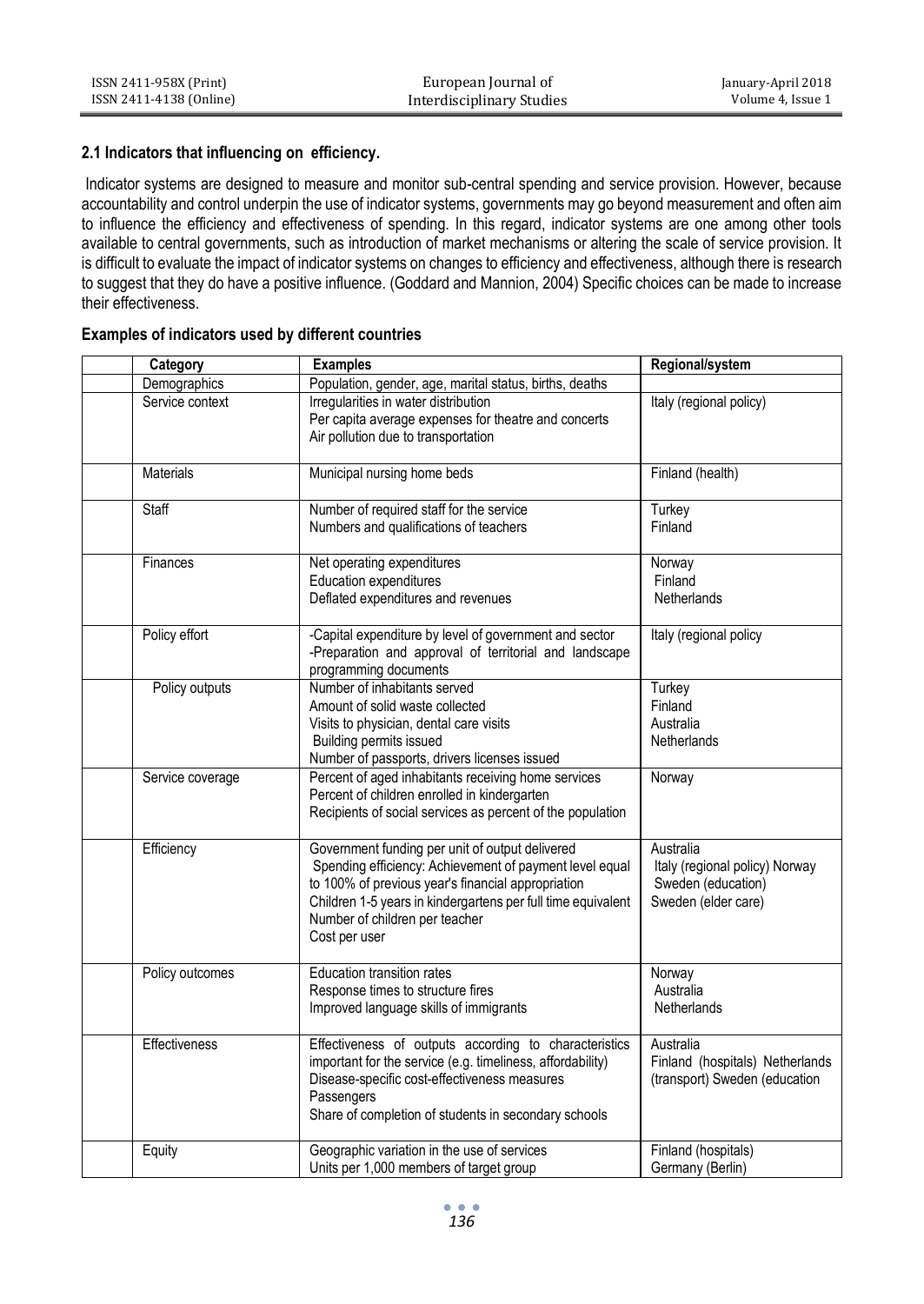|                | Recipients of home based care as of share inhabitants in<br>different age groups                                                                                           | Norway                 |
|----------------|----------------------------------------------------------------------------------------------------------------------------------------------------------------------------|------------------------|
| Quality        | Number of days taken to provide an individual with needed<br>assistance (e.g. youth)<br>Number of different caregivers providing elder home care<br>to a single individual | Netherlands<br>Denmark |
| Public opinion | User satisfaction with local services                                                                                                                                      | <b>Netherlands</b>     |

Sources: OECD (2006), "Workshop Proceedings: The Efficiency of Sub-central Spending" GOV/TDPC/RD(2006)12; 2007 OECD Fiscal Network questionnaire.

## **Conclusions**

Although the literature does not reveal strong and consistent relationships between size and efficiency in the delivery of local government services, some relationships are evident. The first relationship describes the overall effect of size of government on efficiency. The second and third statements show that the general relationship does not hold when specific services are considered. The fourth point, about the difficulties of measuring efficiency, is very important in the determination of what promotes municipal efficiency:

## **The Inverted U-shaped Curve**

There is an inverted U-shaped relationship between size and efficiency on a general level. Efficiency increases with population size up to about 25,000 people, at which point it is stable until size is about 250,000 people, and efficiency declines with increasing population size after that. The inverted U shaped curve that describes the relationship between municipal size and efficiency offers two opportunities for improvement: the very smallest and the very largest governments. The literature defines the smallest as populations less than 20,000 to 25,000.

## **Service Specific Relationships**

The most important finding other than the inverted U-shaped curve was the difference in the relationship between size and efficiency in capital based services as opposed to labor-intensive services. Efficiency gains are related to size for capital or infrastructure intensive services such as sewer and water. The literature supports the finding that this same concept is operative for seldom used and specialized services, such as a high technology crime lab. This suggests that contracting, sharing, or receiving specialized services from a larger entity can make selected services more efficient.

## **Labor-Intensive Services**

Labor-intensive services are more efficient in smaller governments. The literature only offers burdens of management control and excess administration in larger governments as an explanation for such inefficiencies. Reduced levels of services and expectations in smaller towns may also be operating to reduce costs. This finding of increased efficiency in smaller units is an important conclusion, because the literature attributes over 80 percent of governmental cost to laborintensive services including police, fire, and education.

## **Complexity of Measuring Efficiency**

An additional finding from the literature is the difficulty in determining one measure of efficiency that works well at the level of a municipality or even for a service area. The most common basis for a measurement of efficiency is expenditure data, which is the numerator in the cost per capita indicator used throughout the literature. Finally, we must recognize that there are many inconsistencies in the literature. Even the most consistent findings of the inverted U-shaped curve and the relationship for capital intensive versus labor-intensive services have variations supported by some authors. For example, we could not reconcile the debate over police responsiveness and inefficiency in small versus large units. Different authors observed greater managerial efficiencies in small units, but others saw relative efficiencies in large units. The literature does not provide a high level of confidence for further action on a systematic and broad.

## **Literature**

- [1] Bailey, S. J. Local Government Economics: Principles and Practice. London: Macmillan Press, 1999,
- [2] Buchanan, J. M. An Economic Theory of Clubs. *Economic*, *New Series, Vol. 32, No. 125,*